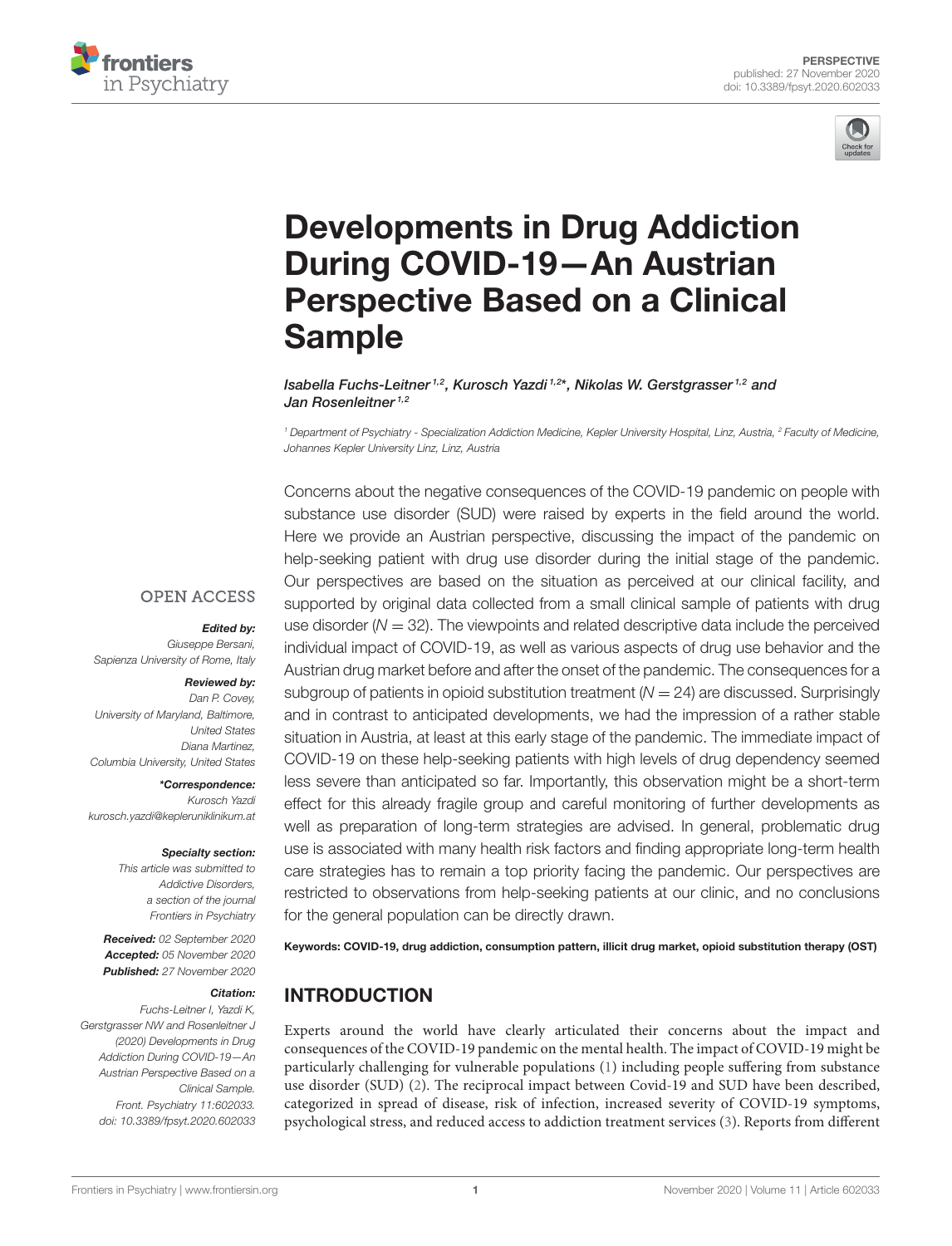countries suggest reduced availability of illicit and prescribed drugs, altered consumption patterns, higher probability of relapse, and even elevated risk of deadly overdose without opportunity for rescue due to social distancing and isolation [\(4–](#page-4-3) [8\)](#page-5-0). All this is seen as a result of government control strategies and border closures, leading to interruptions in illegal drug supply, self-manufacturing of substances, changes in quality and strength of those substances, poor access to health services, psychological stress due to isolation, worries about employment, and personal financial situation and even suicide [\(9](#page-5-1)[–13\)](#page-5-2).

As a direct consequence, people who use drugs (PWUD) are at higher risk of COVID-19 from a physiological perspective [\(4\)](#page-4-3). Preexisting conditions regarding the respiratory system from inhalation drugs, damaging effects of drugs on the cardiovascular system and an overall worse health condition further increase the risk of mortality associated with COVID-19 [\(10\)](#page-5-3). In fact, mortality in the population with OUD appears to be higher than in the general population [\(6\)](#page-4-4). From a psychological perspective, recent literature indicate a serious impact of COVID-19 on the feelings, thoughts and behavior of patients with substance addiction [\(14,](#page-5-4) [15\)](#page-5-5). The current pandemic can lead to indirect consequences on PWUD, as additional stressors on mental health conditions could trigger relapses [\(5\)](#page-4-5). Direct and indirect consequences can even grow more acute for PWUD given the poor access to health services [\(9\)](#page-5-1). For patients in opioid substitution treatment (OST), misuse and diversion of OST medicine can result in many negative effects on health, including risks from injecting behavior and overdose, and these problems have been discussed long before the COVID-19 crisis [\(16\)](#page-5-6). Furthermore, progress in recovery might be at risk and the indirect impact on the whole society ranges from economic costs of untreated opioid dependence to drug-related criminal behavior [\(17\)](#page-5-7). In the context of COVID-19, experts warn about fatal opioid poisoning due to increased medication diversion [\(10\)](#page-5-3). People in OST already experience vulnerabilities in their medical, mental, and social health [\(13\)](#page-5-2), making the COVID-19 pandemic as potential source of additional distress especially challenging. Providing stable OST services for this clinical population is therefore advised to remain a priority [\(13\)](#page-5-2).

Regarding the initial stage of the pandemic in Austria, cases of confirmed COVID-19 (total population of 8.859 Million) are displayed in **[Figure 1](#page-2-0)** between March and June 2020. Government measures for health care systems included reduction of face-to-face contacts, postponement of non-urgent procedures and major restrictions for outpatient clinics. For most patients in OST, less strict regulations were applied for medication prescription (extension from 1–2 months) and dispensation (from daily to weekly). In sum, Austria adopted early and aggressive control strategies [\(18\)](#page-5-8). Development of COVID-19 incidents and mortality was comparable to other European countries like Germany or Switzerland at this stage of the pandemic.

Closely looking at the situation reported by health care systems of other countries, we feared a major impact on our drug addicted patients, whether in OST or not. As the largest addiction care facility in our province (Upper Austria) we prepared for different scenarios including an onrush of patients suffering from withdrawal due to reduced availability of illicit drugs or relapse of former patients, loss of contact in ongoing OST due to restricted access to our outpatient clinic, severe intoxications due to altered consumption patterns, etc. As an attempt to quantify the impact of COVID-19 pandemic on our patients, we added specific questions to our routine anamneses for later analysis.

Data is presented in a descriptive manner additionally to our perspectives in the following sections (for more details see tables in the **[Supplementary Material](#page-4-6)**). Our sample consisted of 32 patients (27 male, 5 female; mean age  $= 28.8$  years), who sought treatment for drug addiction at our clinical facility. Data collection was conducted in accordance to the Declaration of Helsinki and approved by the local ethics committee. Current drug consumption was evaluated by the first four items of the "Drug Used Identification Test" [\(19\)](#page-5-9) [DUDIT-C [\(20\)](#page-5-10) with a total score ranging between 0 and 16], whereas subjective craving was indicated by the patients on a 5-point Likert-scale ranging from 0 (no craving) to 4 (strong craving). Additionally, various aspects of drug consumption patterns and drug supply (e.g., availability and prices) were evaluated, and perceived changed due to COVID-19 were documented. For patients in substitution treatment  $(N =$ 24) misuse and concomitant use of other drugs were assessed. Data collection started 1 month after the onset of the COVID-19 crisis in Austria, determined by the first official Austrian government measures mid of March 2020. Data was collected for 2 months (mid of April until mid of June 2020). Please note that this original data supports our personal perspectives, but that our views are based on our general perception of the situation in a clinical setting at the beginning of the pandemic.

# **PERSPECTIVES**

# Individual Impact of COVID-19 on Drug Use Behavior

Our overall impression at our clinical facility was that patients were less affected by the pandemic than anticipated. In this clinical setting often mostly highly addicted patient are treated, which is also reflected by high levels of drug dependency in our sample (mean DUDIT-C score  $= 9.9$ ; mean craving  $=$ 2.3, correlation coefficient Spearman's  $rho = 0.43$ ,  $p = 0.015$ ). The impact of COVID-19 on personal life was categorized into physiological, psychological, economic, social, and other aspects, and indicated by the patients as either absent or present (see **[Table 1](#page-2-1)**).

At the beginning of the pandemic, especially psychological and social aspects seemed to affect the personal life. Among our sample, struggling with anxiety, fear, and isolation was reported, but no direct association with factors due to COVID-19 could be observed for levels of craving or drug dependency.

From our point of view, drug consumption patterns seemed hardly affected by the COVID-19 pandemic among the patients in Austria at the initial stage. Preferred drugs and consumption forms appeared to be unaltered by COVID-19, which was also reflected in our sample. (All consumed drugs and substances, as well as those indicated as "preferred drug" are displayed in **[Supplementary Table 1](#page-4-6)**). None of our patients indicated a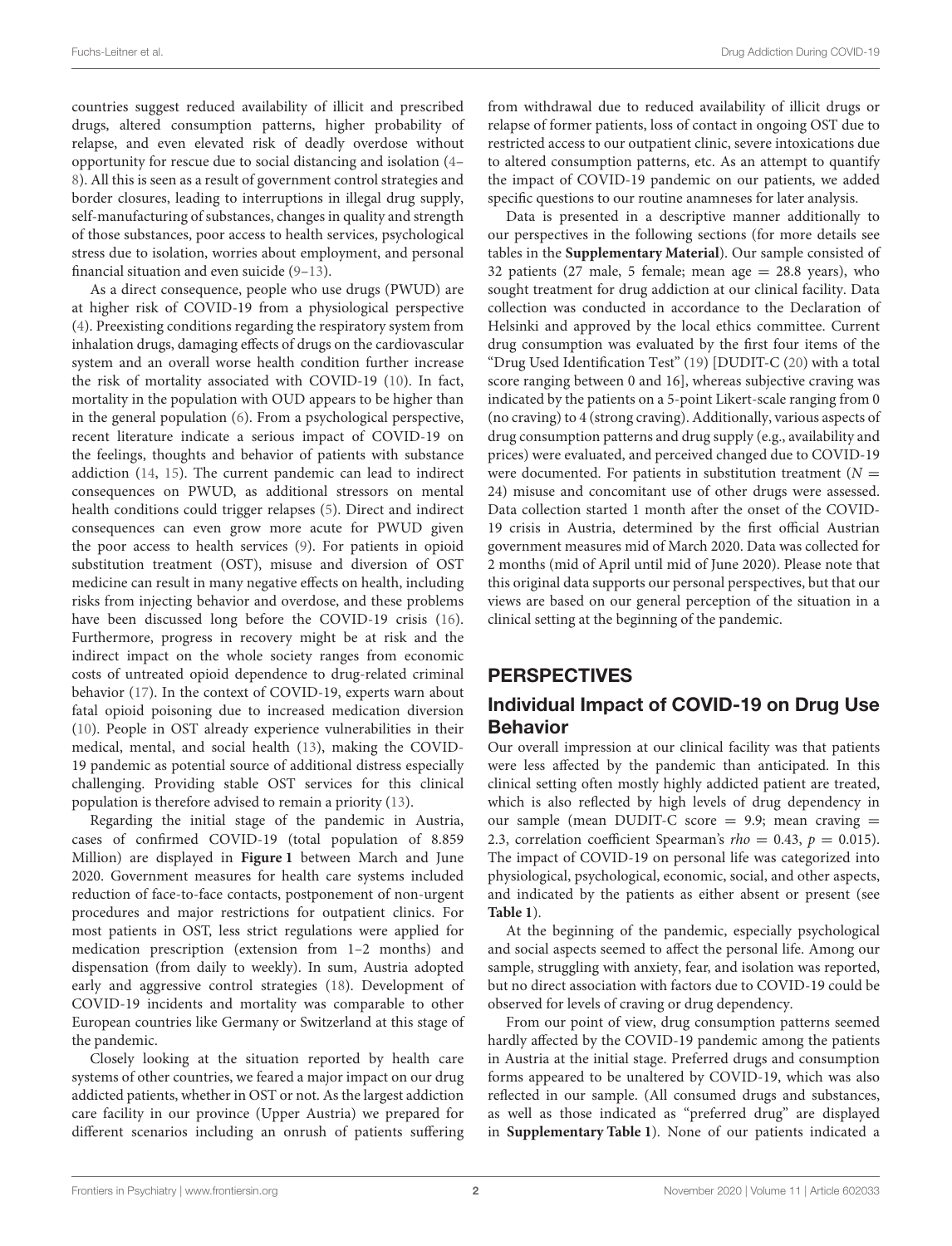

<span id="page-2-1"></span><span id="page-2-0"></span>TABLE 1 | Individual impact of COVID-19 on different areas of life: Physiological, psychological, economic, social, and other factors are displayed with respective examples, total numbers and percentages  $(N = 32;$  multiple references were possible).

| <b>COVID-19 factors</b> | <b>Examples</b>                              | <b>Total number</b> | Percent |
|-------------------------|----------------------------------------------|---------------------|---------|
| Physiological           | Health problems:<br>access to health<br>care | 10                  | 31.3    |
| Psychological           | Anxiety; depression;<br>anger                | 20                  | 62.5    |
| Economic                | Financial troubles:<br>job loss              | 9                   | 28.1    |
| Social                  | Isolation; visitor<br>restrictions           | 16                  | 50.0    |
| Others                  | Drug acquisition                             | 10                  | 31.3    |

change in their preferred drug, nor how they consumed it (i.e., inhalative, intravenous, oral etc.) before and after the onset of COVID-19. Related government measures like physical distancing resulted in reduced contact only for the minority of our participants, in terms of consuming alone instead of in groups or only in private spaces. Furthermore, we found a wide range of consumed illicit drugs in our sample, with many reporting regular consumption of more than one substance or drug. The unaltered pattern of consumption is also tightly connected to a stable drug availability at the illicit drug market.

Our impression is that this group of patients was struggling with many aspects brought along by the pandemic. These aspects include high levels of unemployment, financial instability, health problems, social isolation, and psychological stress. This might be a reason why the observed direct impact of COVID-19 on drug use behavior seems less severe at this initial stage, but can result in fatal long-term effects, if no specific treatment for this group is provided. Therefore, a special emphasis on this already deprived population is of utmost importance to avoid a further downward spiral, and enabling access to psychological support and therapy is essential during the next phases of the pandemic.

# Developments at the Illegal Drug Market in Austria

Developments of the illegal drug market were deflected by participants' information regarding source, pricing and quality of illicit drugs, as well as other aspects of drug supply and potential changes due to COVID-19 (see **[Supplementary Table 2](#page-4-6)**). The way of receiving drugs (active: having to leave the house; passive: getting drugs delivered) did not change for any of our participants, even though government measures included movement restrictions.

Only 16% of our sample reported changes in their usual source of drugs due to COVID-19. In terms of availability and pricing, only a small proportion reported increased difficulties (from 9% before to 22% after COVID-19) in obtaining certain substances. An increase in pricing was indicated by 20% of our patients and reported for heroin, cannabis, and methamphetamine. The majority of our patients (81%) judged the quality of the

<span id="page-2-2"></span><sup>1</sup> Sources: [www.data.gv.at/covid-19;](www.data.gv.at/covid-19)<www.acaps.org>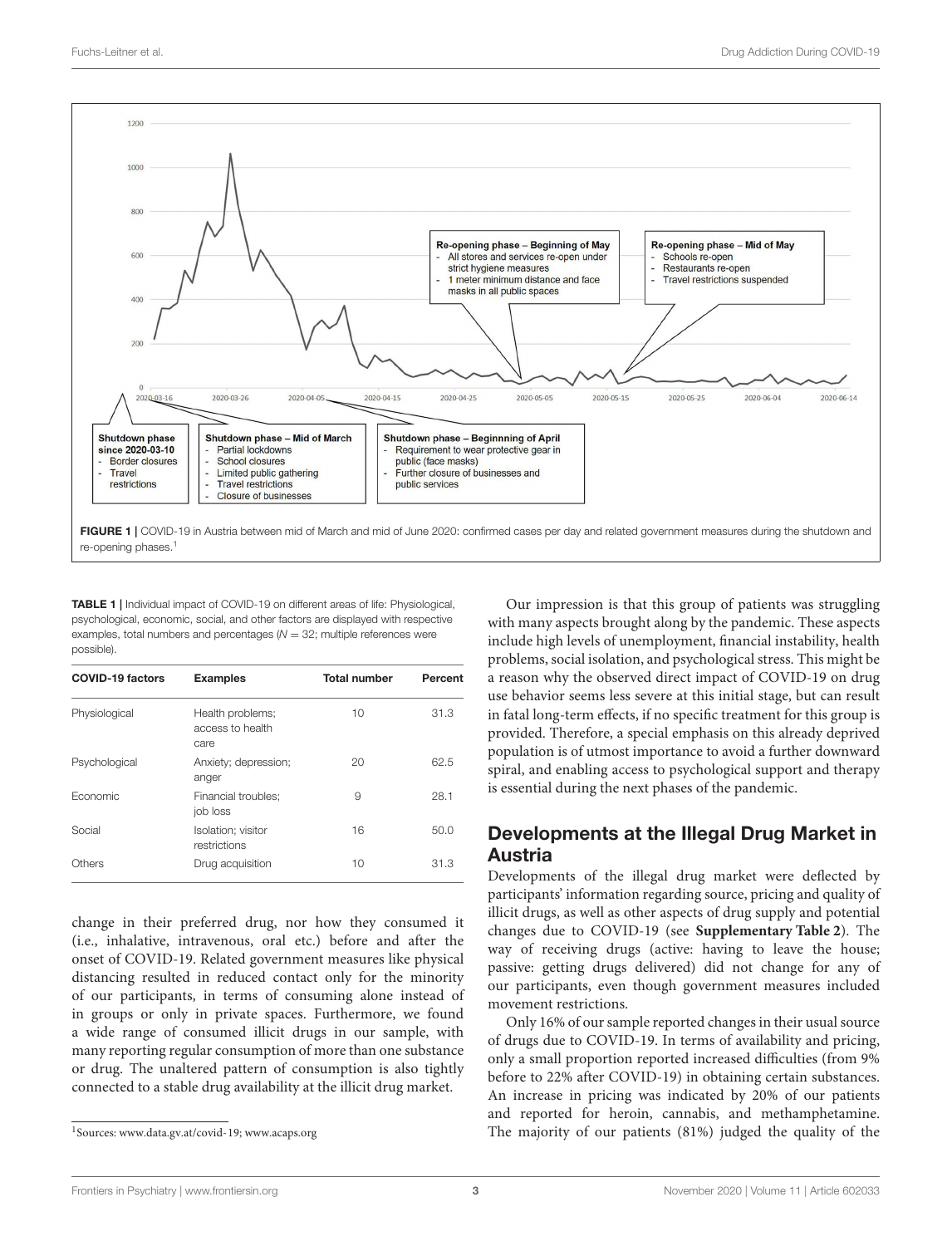consumed substances unaffected by the pandemic. Stockpiling of drugs due to concerns about future availability was not observed in our study, and expected disruption in drug availability [\(21\)](#page-5-11) could rarely be observed.

Overall, the situation at the Austrian drug market seemed stable at the initial stage of COVID-19. This might be related to the fact that in Austria COVID-19 incidence (i.e., confirmed cases relative to the size of the population) was lower compared to many other European countries and also worldwide so far [\(18\)](#page-5-8). This overall impression of stability is in line with expert opinions on drug retail prices and availability at the consumer level reported for Austria (EMCDDA: European Monitoring Center for Drugs and Drug Addiction) [\(22\)](#page-5-12). According to this report, this stability on the drug market could also be observed for Czechia, Hungary, Netherlands, and Sweden, whereas changes were perceived for countries heavily impacted by COVID-19 like France or Spain [\(22\)](#page-5-12). In contrast, the EMCDDA expected a decline in drug use during the first 3 months of the pandemic (as summarized in their related trendspotter briefing) [\(23\)](#page-5-13). While this might be true for other countries or in other populations with lower levels of drug dependency like recreational drug users or social substance use, our results did not confirm this anticipation. This observation is restricted to the initial stage of the pandemic, but we do not expect a long-term diminution for this specific population due to lack of drug availability or increase in pricing. In other words, drug addiction will not disappear due to outer circumstances, and again, stability in treatment and therapy is strongly advised.

## Patients in Opioid Substitution Treatment: Misuse and Concomitant Use

Misuse and concomitant use among patients in OST appeared to be a prevalent problem, even before the pandemic. We anticipated that the less restricted access to substitution medicine might lead more patients to use OST medication divergent from its purpose. From our point of view, it would also have been possible that disruption in illicit drug supply might lead patients to less concomitant use of other drugs. Another expectation was that new patients were prone to start OST due to a potential lack of availability in opioids at the illicit drug markets. All of these anticipations were not confirmed by our observations.

Among our sample of patients in OST misuse and diversion were found to be very common. Patients in OST ( $N = 24$ ) were evaluated as a subsample regarding misuse and diversion of OST medication, as well as concomitant use of other illicit drugs (see **[Supplementary Table 3](#page-4-6)**). In Austria pharmacological treatment in OST includes buprenorphine, buprenorphine/naloxone, methadone, levomethadone, and retarded morphine. In our sample 79% reported concomitant use of other illicit substances. Misuse (e.g., injecting or snorting) of the prescribed oral OST medication was indicated by 50%, with estimates on how often they used their OST medication divergent from the prescription ranging from 20 to 100% (mean 92.5%). In respect to diversion, 16.7% reported additional consumption of unprescribed OST medication. We further asked all participants ( $N = 32$ ) for their judgment on the frequency of misuse and diversion of OST medication in their social environment. Fifty-six percentage indicated misuse of OST medication by others, with estimated misuse frequencies ranging between 20 and 100% (mean = 79.4%). Again, no changes between before and after the onset of COVID-19 were observed. The remaining 44% of participants did not provide an answer.

Importantly, no changes in consumption patterns related to OST due to COVID-19 were indicated at all. In Austria, access to health care providers [\(1\)](#page-4-0) was less affected than the situation required in heavily impacted countries like Italy, Spain, or France. Essentially, regulations regarding prescriptions for OST medication were temporarily eased to ensure maintenance of therapy despite the lock down. It is widely acknowledged that misuse and regular concomitant use of illicit drugs in addition to prescribed OST medication is highly prevalent among these patients [\(17\)](#page-5-7). In our opinion, the impression that the less rigid OST supply policies had no direct impact on these problematic topics, could only be a short-term effect and the situation can get out of hand rapidly. From our perspective, during lockdown only the main pharmacological supply of these patients was enabled, while long-term treatment including psychological and psychiatric support was nearly impossible due to restricted access to all outpatient clinics. For the future, it is important to provide patients suffering from addictive disorders with all possible resources in order to maintain a high standard in addiction care practice, including use of telehealth and adopting proactive policies [\(3\)](#page-4-2). In this context, we strongly recommend the EMCDDA's conclusion that developments in the area of PWUD due to COVID-19 should be closely monitored in respect to potential risky and hazardous patterns of use [\(23\)](#page-5-13).

## Risk of Overdose Due to COVID-19

Many factors that are brought along by the predominant COVID-19 crisis lead to an anticipated increase in overdoses and fatal outcomes, including disruption in drug supply and social distancing [\(13\)](#page-5-2). In Austria these risk factors seem to play a minor role so far, which can only be indirectly deduced from our study. At least for now, drug availability is not a major concern as indicated by our participants. Fear of overdose was prevalent in only 13% of patients in our sample and even dropped to 6% since the onset of COVID-19. This lack of awareness of possible overdoses in our sample is also a cause for concern, as the majority of our participants usually consumed alone, even before the onset of the pandemic. This bears the danger that no help can be administered in case of an overdose as discussed earlier [\(7\)](#page-5-14). Crucially, our observations are restricted to patients in treatment. We can therefore not assure that drug users, who are not seeking help, might be at greater risk of overdose during the pandemic. Therefore, emphasizing the increase of potential overdoses for persons who use drugs due to many factors brought along by COVID-19 should be implemented in current health care strategies.

# **DISCUSSION**

At the initial stage of the pandemic, the impact of the COVID-19 pandemic in terms of incidents and mortality has been less severe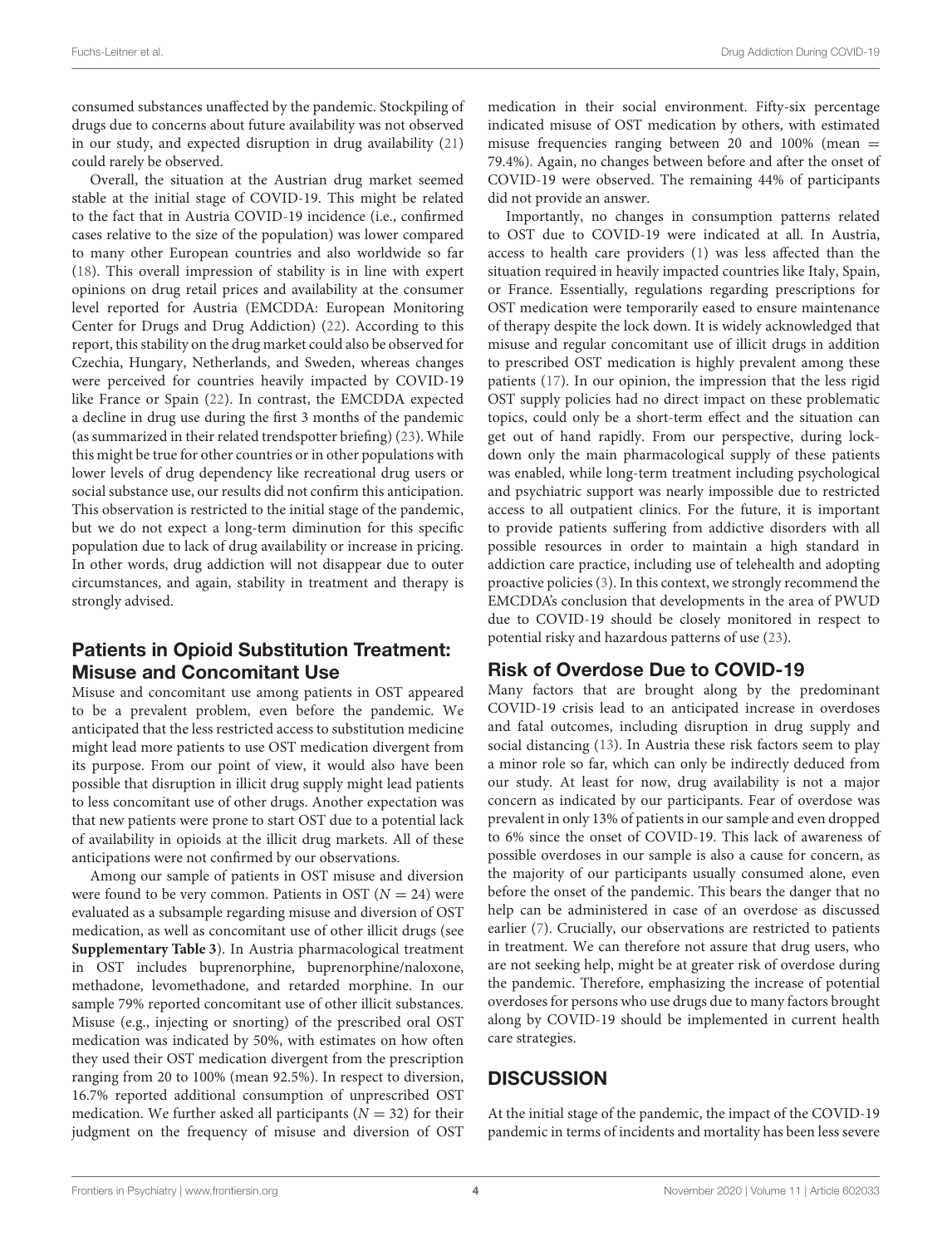in Austria compared to other countries in Europe and worldwide. From our point of view as a clinical facility treating patients with drug use disorder, drug use behavior, and the drug market seemed also less directly affected by COVID-19 than anticipated in Austria, at least at the initial stage of the pandemic. This is also reflected in our data collected from a small clinical population of patients with a high level of drug dependency. Although this group clearly indicated an impact of the pandemic on many aspects of their personal life, individual drug use patterns seemed less affected at this initial stage. Furthermore, the Austrian drug market in terms of pricing and availability appeared also rather stable, which is in line with other expert opinions and our overall observations at our clinical facility. The overall maintenance of the Austrian health system due to the less severe impact of COVID-19 so far could be hypothesized as possible reasons for the stable drug situation.

We urge to not misinterpret this surprising lack of direct massive impact of COVID-19 on this clinical group as an allclear. In fact, close monitoring of the development of this clinical population is of great importance, since long-term effects have yet to be investigated. For instance, the already difficult job situation for patients struggling with addiction might result in long-term negative consequences given the general increase in unemployment due to COVID-19 in the general population. Furthermore, existing psychological problems might deteriorate resulting in higher numbers of comorbidities and co-addictions. Finally, pushing this clinical group further to the edge of society can have severe consequences for their well-being. In this still ongoing pandemic it cannot be foreseen, when the impact on this already deprived population struggling with many problems reaches its peak and the situation starts getting out of control. Therefore, stability in access to addiction treatment should be emphasized with regard to the COVID-19 pandemic and resulting government measures.

Prevalent misuse and concomitant use in OST are particularly alarming and need to be addressed rapidly, while maintaining a high standard in care. This is especially challenging during the COVID-19 pandemic, with many resources of the health care system fully occupied with controlling the disease and its impact on other mental health issues. With COVID-19 on the rise again and the multiple known risk factors for people with drug addiction, development of long-term strategies to improve the outlook for this vulnerable group cannot be neglected.

In conclusion, the immediate impact of COVID-19 on highly addicted patients with drug use disorder in treatment, was less

#### **REFERENCES**

- <span id="page-4-0"></span>1. Rajkumar RP. COVID-19 and mental health: a review of the existing literature. Asian J Psychiatr. [\(2020\) 52:102066. doi: 10.1016/j.ajp.2020.](https://doi.org/10.1016/j.ajp.2020.102066) 102066
- <span id="page-4-1"></span>2. Dubey MJ, Ghosh R, Chatterjee S, Biswas P, Chatterjee S, Dubey S. COVID-19 and addiction. Diabetes Metab Syndr. (2020) 14:817– 23. doi: [10.1016/j.dsx.2020.06.008](https://doi.org/10.1016/j.dsx.2020.06.008)
- <span id="page-4-2"></span>3. Jemberie WB, Stewart Williams J, Eriksson M, Grönlund A-S, Ng N, Blom Nilsson M, et al. Substance use disorders and COVID-19: multi-faceted

severe than expected. We emphasize, that our perspectives are based on observations at a clinical facility and restricted to the described clinical sample. As a major health care provider in our region (Upper Austria), a wide range of consequences on our patients can directly be observed and developments on the Austrian drug market can be deflected from our patients' reports. However, we emphasize that no direct conclusions for the general population can be drawn from our impressions and our small sample.

## DATA AVAILABILITY STATEMENT

The raw data supporting the conclusions of this article will be made available by the authors, without undue reservation.

## ETHICS STATEMENT

The studies involving human participants were reviewed and approved by Ethics Commission of the Medical Faculty of the Johannes Kepler University Linz. Written informed consent for participation was not required for this study in accordance with the national legislation and the institutional requirements.

## AUTHOR CONTRIBUTIONS

IF-L: conceptualization, formal analysis, methodology, and writing—original draft preparation. KY: supervision, data curation, resources, and writing—review. NG: conceptualization, data curation, and writing—review. JR: conceptualization, data curation, data preparation, and writing—review & editing. All authors: contributed to and have approved the final manuscript.

## ACKNOWLEDGMENTS

We are very grateful to the medical staff at the Department of Psychiatry - Specialization Addiction Medicine of the Kepler University Hospital for their valuable help with data collection.

#### SUPPLEMENTARY MATERIAL

<span id="page-4-6"></span>The Supplementary Material for this article can be found [online at: https://www.frontiersin.org/articles/10.3389/fpsyt.](https://www.frontiersin.org/articles/10.3389/fpsyt.2020.602033/full#supplementary-material) 2020.602033/full#supplementary-material

problems which require multi-pronged solutions. Front. Psychiatry. (2020) 11:714. doi: [10.3389/fpsyt.2020.00714](https://doi.org/10.3389/fpsyt.2020.00714)

- <span id="page-4-3"></span>4. Columb D, Hussain R, O'Gara C. Addiction psychiatry and COVID-19: impact on patients and service provision. Ir J Psychol Med. (2020) 37:164–8. doi: [10.1017/ipm.2020.47](https://doi.org/10.1017/ipm.2020.47)
- <span id="page-4-5"></span>5. Khatri UG, Perrone J. Opioid use disorder and COVID-19: crashing of the crises. J Addict Med. (2020) 14:e6–7. doi: [10.1097/ADM.0000000000000684](https://doi.org/10.1097/ADM.0000000000000684)
- <span id="page-4-4"></span>6. Saeedi M, Omrani-Nava V, Maleki I, Hedayatizadeh-Omran A, Ahmadi A, Moosazadeh M, et al. Opium addiction and COVID-19: truth or false beliefs. Iran J Psychiatr Behav Sci. (2020) 14:e103509. doi: [10.5812/ijpbs.103509](https://doi.org/10.5812/ijpbs.103509)